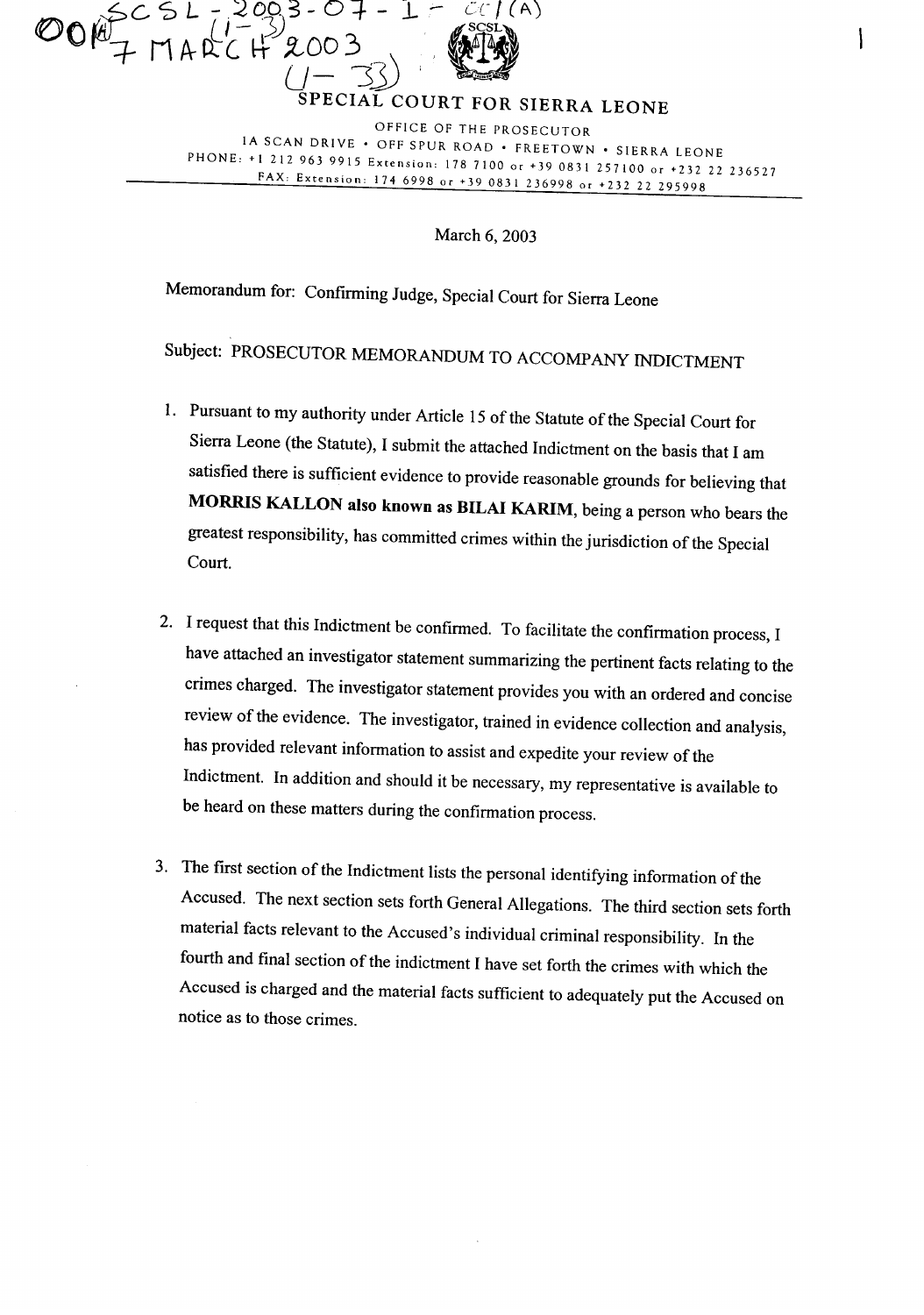## **Warrant of Arrest and Order for Transfer and Detention**

4. Upon confirmation of the Indictment, I seek a Warrant of Arrest and an Order for Transfer and Detention.

## **Application for Non-Disclosure**

- 5. The suspect is at large and his arrest and subsequent surrender is dependent on the surrender to the jurisdiction of the Court. The Accused is one of several persons against whom I seek confirmation of indictments. This Accused and several of these other potential Accused are at large and may flee if the confirmed Indictment is made public before all indictees are arrested. **In** addition, this Accused and other indictees continue to have influence with members or ex-members of their respective factions who may assist these individuals to escape arrest if these Indictments become known before an arrest can be effected. For these reasons, <sup>I</sup> request an order of nondisclosure of the Indictment to the public.
- 6. The request for the order for non-disclosure is brought under the provisions of Rule 53 of the Rules which provides:

## *Rule* 53: *Non-disclosure*

- *(A) In exceptional circumstances, <sup>a</sup> Judge or <sup>a</sup> Trial Chamber may, in the interests ofjustice, order the non-disclosure to the public ofany documents or information untilfurther order.*
- *(B) When confirming an indictment thejudge may, in consideration with the Prosecutor, order that there be no public disclosure ofthe indictment until it is served on the accused, or in the case ofjoint accused, on both the accused.*
- *(C) <sup>A</sup> Judge or Trial Chamber may, in consultation with the Prosecutor, also order that there be no disclosure ofan indictment, or part thereof, or ofall or any part ofany particular document or information, ifsatisfied that the making ofsuch an order is required to give effect to the provision ofthe Rules, to protect confidential information obtained by the Prosecutor, or otherwise in the interest ofjustice.*

 $\overline{\phantom{a}}$ 

Ž